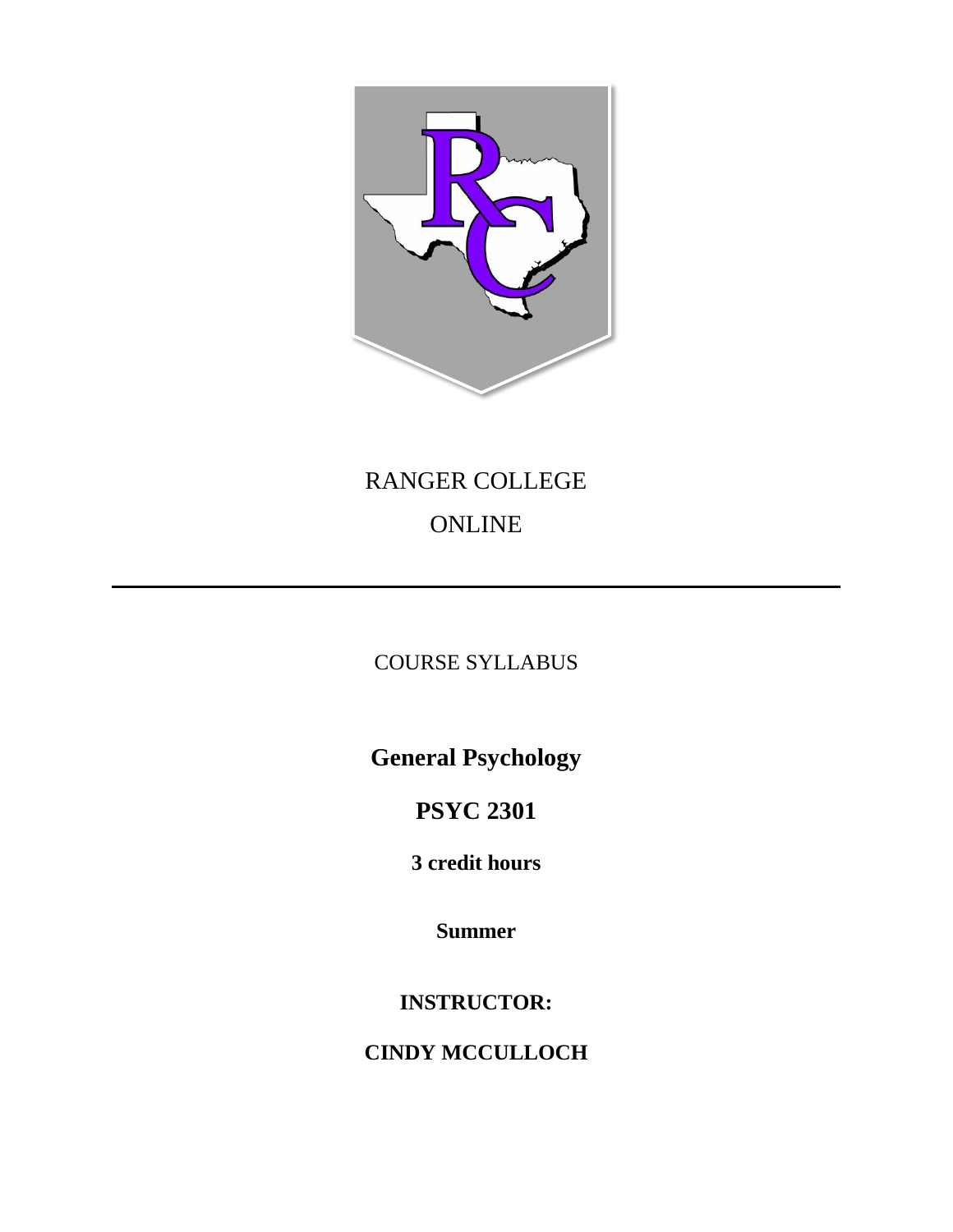|        | <b>INSTRUCTOR:</b> Cindy McCulloch |
|--------|------------------------------------|
| EMAIL: | cmcculloch@rangercollege.edu       |
| TEXT:  | 254-485-2577                       |

#### **I. Texas Core Curriculum Statement of Purpose**

Through the Texas Core Curriculum, students will gain a foundation of knowledge of human cultures and the physical and natural world, develop principles of personal and social responsibility for living in a diverse world, and advance intellectual and practical skills that are essential for all learning.

# **II. Course Description**

A survey of the major principles derived from research on human and animal behavior. Topics studied include heredity and environment, intelligence, emotions, motivation, learning, personality, the senses, perception, and the form and functions of the nervous system. Credit 3 semester hours.

#### **III. Required Background or Prerequisite**

A passing reading score on the TSI is required.

# **IV. Required Textbook and Course Materials**

Morris & Maisto Understanding Psychology 12<sup>th</sup> edition.

#### **V. Course Purpose**

The basic purpose of this course will be to give students a basic understanding of the field of psychology and its application.

#### **VI. Learning Outcomes**

Upon successful completion of this course, students will:

1.Identify various research methods and their characteristics used in the scientific study of psychology.

2.Describe the historical influences and early schools of thought that shaped the field of psychology.

3.Describe some of the prominent perspectives and approaches used in the study of psychology.

4.Use terminology unique to the study of psychology.

5.Describe accepted approaches and standards in psychological assessment and evaluation.

6.Identify factors in physiological and psychological processes involved in human behavior.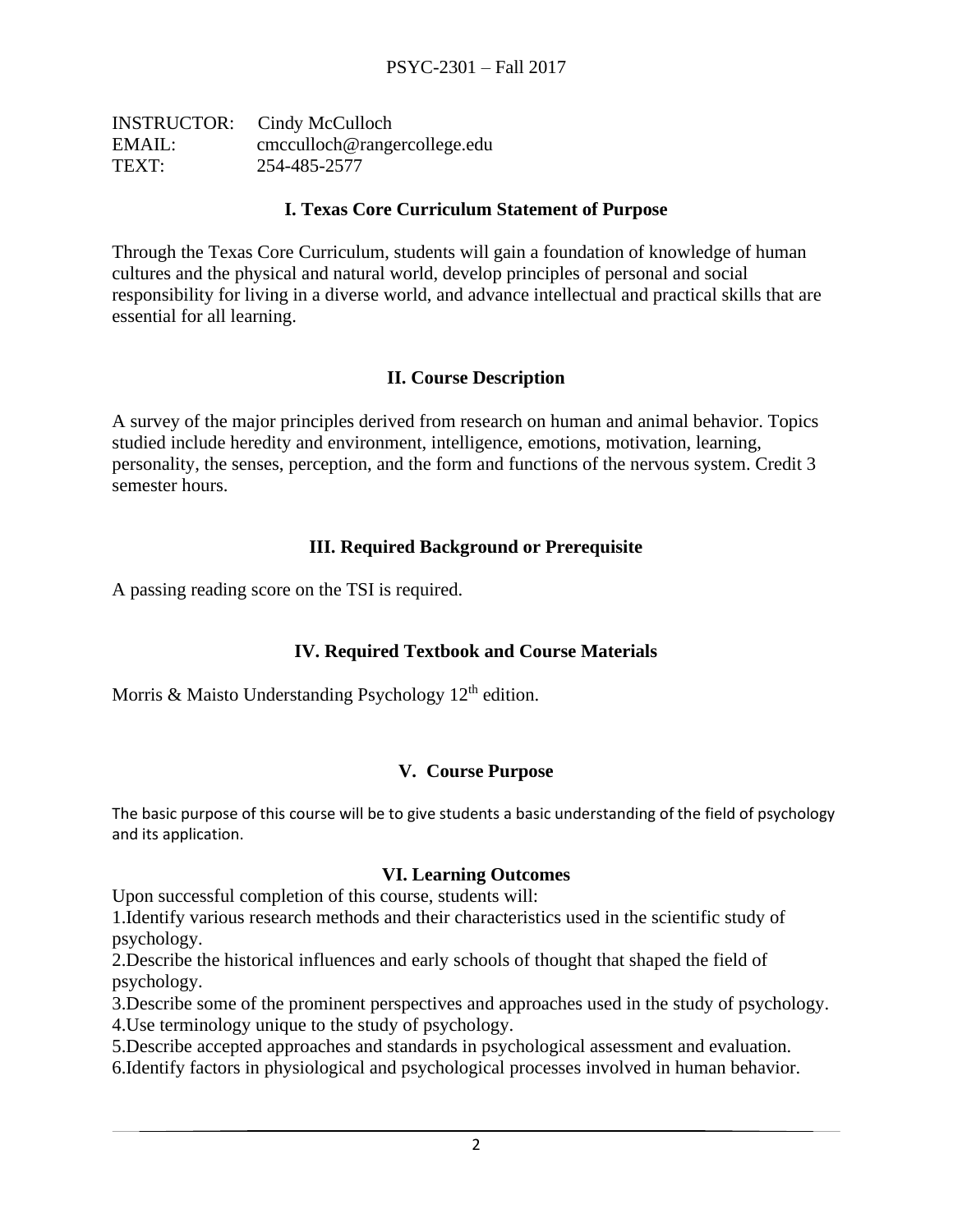# **VII. Core Objectives**

This course meets the following of the six Core Objectives established by Texas:

- ☒ **Critical Thinking Skills (CT) –** Creative thinking, innovation, inquiry, and analysis; evaluation and synthesis of information
- $\boxtimes$  **Communication Skills (COM)** effective development, interpretation and expression of ideas through written, oral, and visual communication
- $\boxtimes$  **Empirical and Quantitative Skills (EQS)** The manipulation and analysis of numerical data or observable facts resulting in informed conclusions
- $\Box$  **Teamwork (TW)** The ability to consider different points of view and to work effectively with others to support a shared purpose or goal
- ☒ **Social Responsibility (SR) –** Intercultural competence, knowledge of civic responsibility, and the ability to engage effectively in regional, national, and global communities
- $\Box$  **Personal Responsibility (PR)** The ability to connect choices, actions, and consequences to ethical decision-making

# **VIII. Methods of Instruction**

Methods of instruction include: guided writing assignments, lecture videos, guided readings, PowerPoints, videos and critical thinking exercises.

# **IX. Methods of Assessment**

Final Exam—1 @ 250 Exams- 3 @ 110 points each —CT, COM, EQS Quizzes-195 points total--CT, COM, EQS SR APA learning- 200 points total broken up over several assignments—SR, EQS, COM, CT

Grading scale:  $A = 1000 - 900$  pts.  $B = 899 - 800$  pts.  $C = 799 - 700$  pts.  $D = 699 - 600$  pts.  $F = 599$  or less pts.

# **X. Course/Classroom Policies**

For this course you should read all assigned readings. I include a copy of notes to SUPPLEMENT your readings. This means you should do your readings. When testing, completing assignments/quizzes or writing, I expect you to use your own examples and to write in your own words. This means DO NOT copy and paste your assignments. That is plagiarism! If I see or suspect that you have done so, I will give you a zero for the assignment and consider having you dropped from the course.

I also expect that each student complete assignments by the due dates listed. I WILL NOT accept a late assignment. You WILL receive a zero for any assignment not completed by the dates listed. Not knowing is not an excuse.